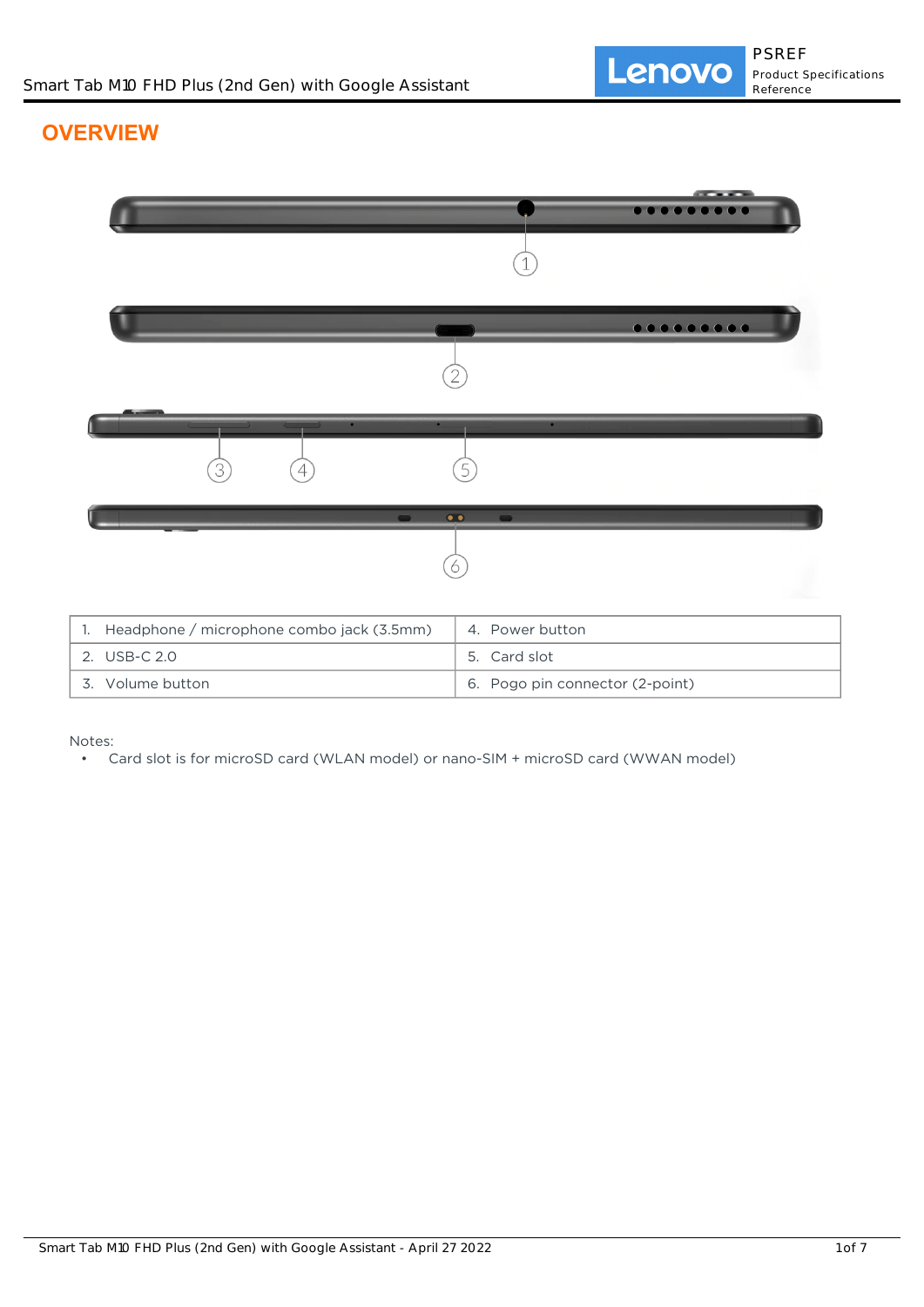# **PERFORMANCE**

### **Processor**

#### **Processor Family**

#### MediaTek Processor

#### **Processor**

| <b>Processor Name</b> | Cores                | Max Frequency | Memory<br>Support | <b>Processor Graphics</b> |
|-----------------------|----------------------|---------------|-------------------|---------------------------|
| MediaTek Helio        | ARM Cortex A53 Octa- | A53@2.3GHz /  | LPDDR4X           | <b>IMG PowerVR GE8320</b> |
| P22T                  | core                 | A53@1.8GHz    |                   | GPU                       |

## **Operating System**

#### **Operating System**[1]

Android™ 9 (Pie) or later

Notes:

Lenovo® tablets typically receive at least 1 Android OS upgrade cycle. May vary depending on models, countries, regions, retailers or 1. operators. For latest software upgrade information, please visit [Android Upgrade Matrix.](https://support.lenovo.com/solutions/ht501098)

## **Graphics**

#### **Graphics**

| Graphics                                        | Type | Memory   Key Features |
|-------------------------------------------------|------|-----------------------|
| IMG PowerVR GE8320 GPU   Integrated   Shared  - |      |                       |

## **Chipset**

## **Chipset**

MediaTek SoC (System on Chip) platform

## **Memory**

#### **Max Memory**

- 2GB soldered memory, not upgradable
- 4GB soldered memory, not upgradable

#### **Memory Type**

LPDDR4x

#### **Storage**

#### **Storage Support**[1]

- 32GB eMCP4x on systemboard
- 64GB eMCP4x on systemboard
- 128GB eMCP4x on systemboard
- MicroSD card, supports FAT32 file up to 256GB, exFAT file up to 1TB

#### **Storage Type**

| Disk Type | Interface | <b>Offering</b>                                       |
|-----------|-----------|-------------------------------------------------------|
|           |           | $ $ Flash Memory $ $ eMMC 5.1 32GB / 64GB / 128GB $ $ |

Notes:

1. The storage capacity supported is based on the test results with current Lenovo storage offerings. The system may support larger storage as the technology develops.

## **Removable Storage**

#### **Card Reader**\*\*

- MicroSD card slot (WLAN model)
- Nano-SIM + microSD card slot (WWAN model)

## **Multi-Media**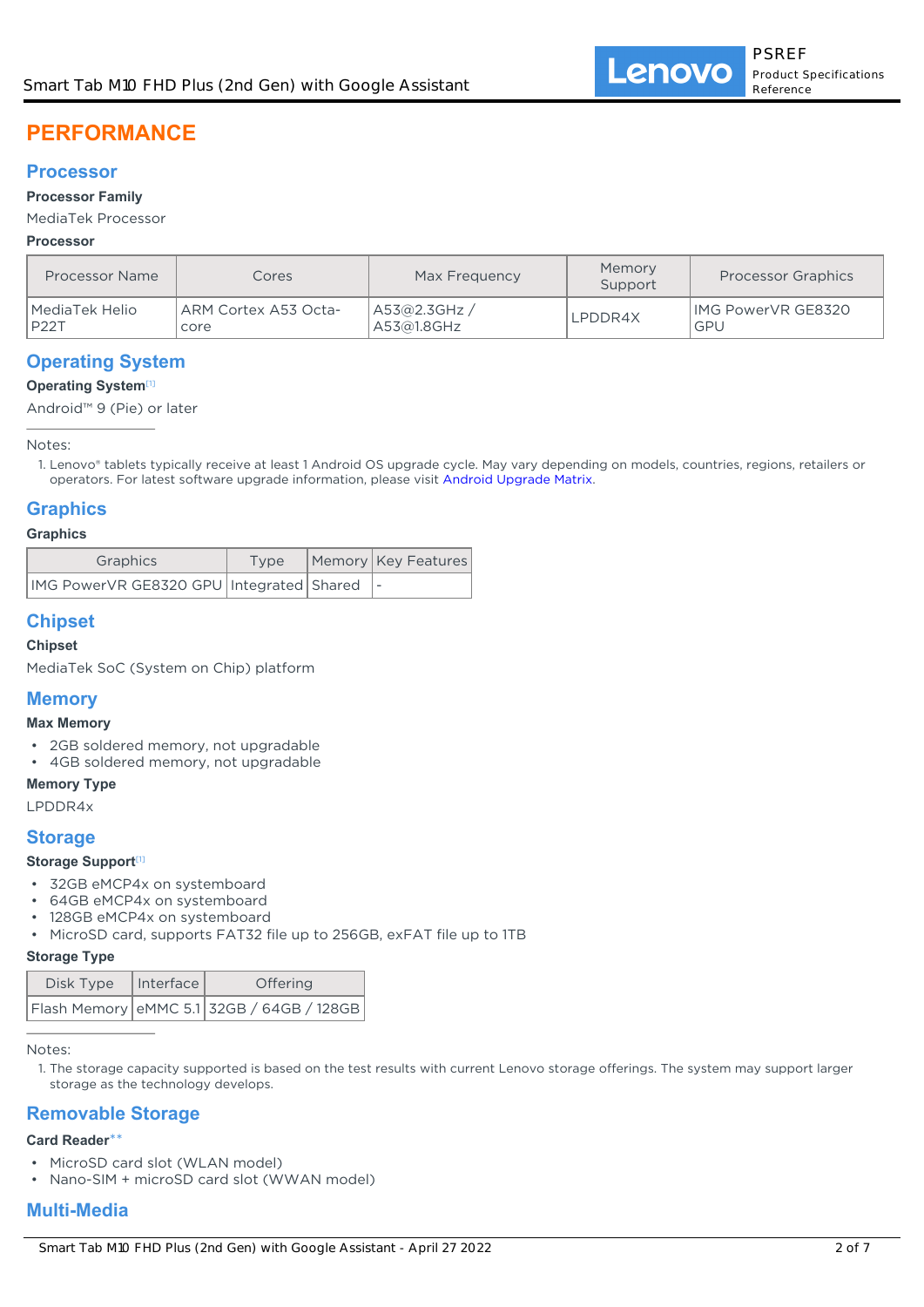#### **Speakers**

2 side speakers, optimized with Dolby® Atmos®

#### **Microphone**

Dual array microphone (with dedicated DSP)

#### **Camera**

Front 5.0-megapixel RGB, fixed focus, rear 8.0-megapixel RGB, autofocus

#### **VoiceCall**[1][2]

- LTE voice call
- No support

Notes:

- 1. For LTE voice call models, cellular data plan required. Speeds are based on theoretical throughput and vary based on site conditions and carrier. For details on cellular support, contact your carrier for details.
- 2. VoiceCall (India models only)

#### **Sensor**

#### **Vibration Motor**

Eccentric Rotating Mass (ERM)

#### **Sensors**

- Accelerometer (G) sensor
- Ambient light sensor (ALS)
- Hall sensor
- Proximity (P) sensor

## **Battery**

#### **Battery**

Integrated Li-Polymer 5000mAh (minimum) / 5100mAh (typical)

#### **Max Battery Life**[1]

Standby time: 6 wks Online video playback time: 8.5 hr Browsing time: 9 hr

#### **Charging Time**

Over 3.5 hr to fully charged

Notes:

All battery life claims are approximate and based on internal testing under optimal laboratory and network conditions. Actual battery 1. performance will vary and depend on numerous factors including product configuration and usage, software, operating conditions, wireless functionality, power management settings, screen brightness and other factors. The maximum capacity of the battery will naturally decrease with time and usage.

## **Power Adapter**

#### **Power Adapter**

5V/2A (10W) USB-C® AC adapter, 100-240V, 50-60Hz

# **DESIGN**

## **Display**

#### **Display**[1]

| <b>Size</b> | Resolution          | Touch           |            | Type   Brightness   Surface |        | Aspect<br>Ratio | Contrast<br>Ratio        | Color<br>Gamut       | Viewing<br>Anale | Kev<br>Features |
|-------------|---------------------|-----------------|------------|-----------------------------|--------|-----------------|--------------------------|----------------------|------------------|-----------------|
| 10.3''      | `FHD<br>(1920x1200) | Multi-<br>touch | <b>IPS</b> | 330 nits                    | Glossy |                 | $\overline{\phantom{a}}$ | 70.3%<br><b>NTSC</b> | $160^\circ$      |                 |

#### **Touchscreen**

Capacitive-type multi-touch, supports 10-point touch, TDDI technology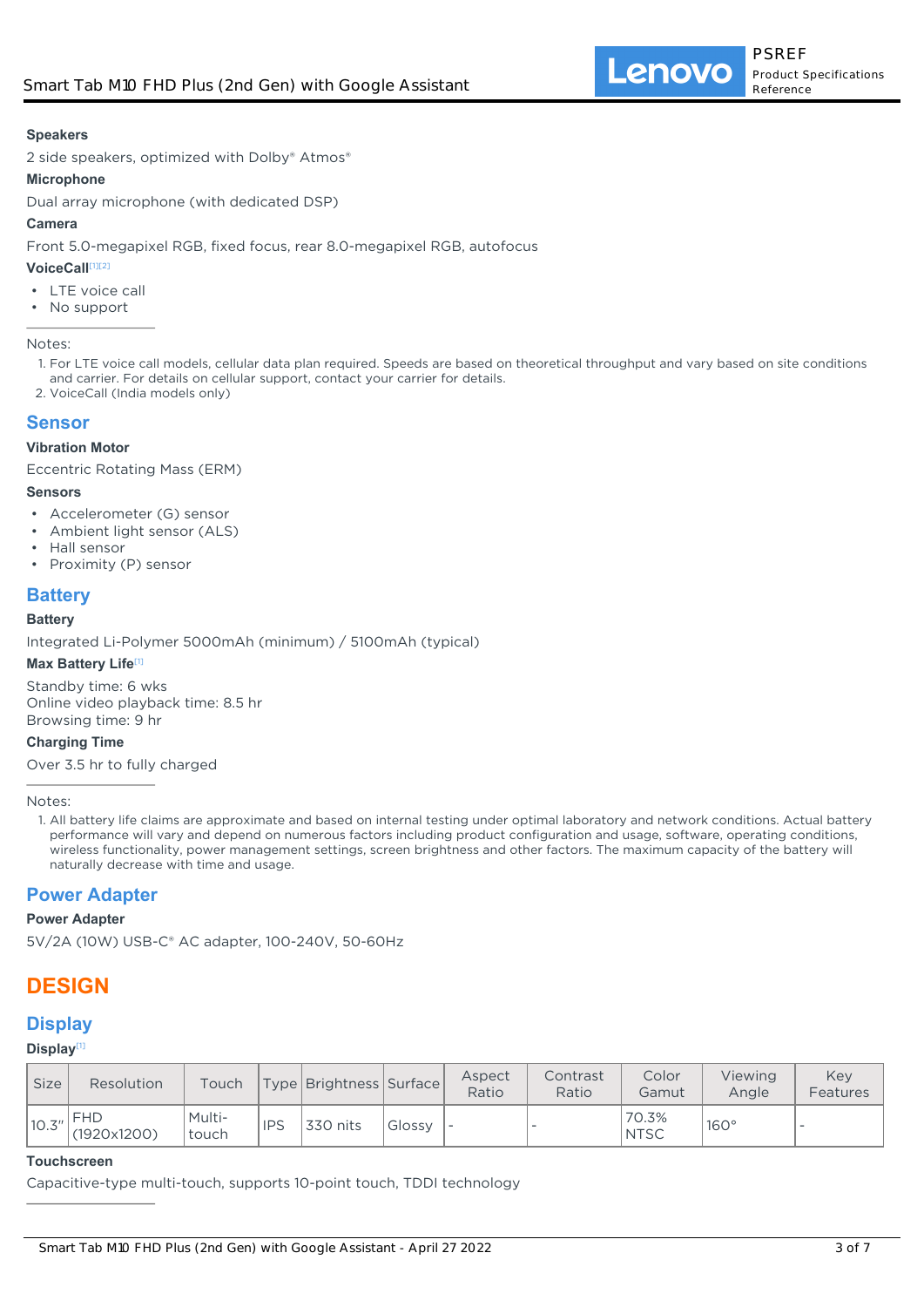Notes:

1. California Electronic Waste Recycling Fee

In California, per state law, Lenovo charges an electronic waste recycling fee on this covered device at the time of sale of the product. For more information, go to https://www.calrecycle.ca.gov/Electronics/Consumer

## **Input Device**

#### **Pen**

No support

## **Mechanical**

#### **Dimensions (WxDxH)**

Tablet: 244.2 x 153.3 x 8.15 mm (9.61 x 6.03 x 0.32 inches) Cradle: 125 x 92 x 17 mm (4.92 x 3.62 x 0.66 inches)

#### **Weight**

Tablet: around 460g (1.01 lbs) Cradle: 245 g (0.54 lbs)

#### **Case Color**

- Iron grey
- Platinum grey

#### **Case Material**

Metal

- **Buttons**
- Power button
- Volume button

# **CONNECTIVITY**

### **Network**

#### **WLAN + Bluetooth®**[1]

802.11a/b/g/n/ac dual band 1x1 Wi-Fi® + Bluetooth 5.0

#### **WWAN**

- 4G LTE
- No support

#### **Cellular Bands**

GSM: B2/B3/B5/B8 UMTS: B1/B2/B5(B6/B19)/B8 FDD LTE: B1/B2/B3(Expanded Band3)/B4/B5(B19)/B7/B8/B20 TDD LTE: B38/B40

#### **Wi-Fi Direct**

Support (Miracast®)

#### **Wi-Fi Display**

Support

**FM Radio**

FM Radio

#### **Location Services**\*\*

| <b>Models</b> | Location                         |
|---------------|----------------------------------|
|               | WLAN model GPS + GLONASS         |
|               | WWAN model GPS + GLONASS + A-GPS |

Notes:

1. Bluetooth 5.2 is hardware ready but may run at a lower version due to OS limitation

#### **Ports**[1]

#### **Standard Ports**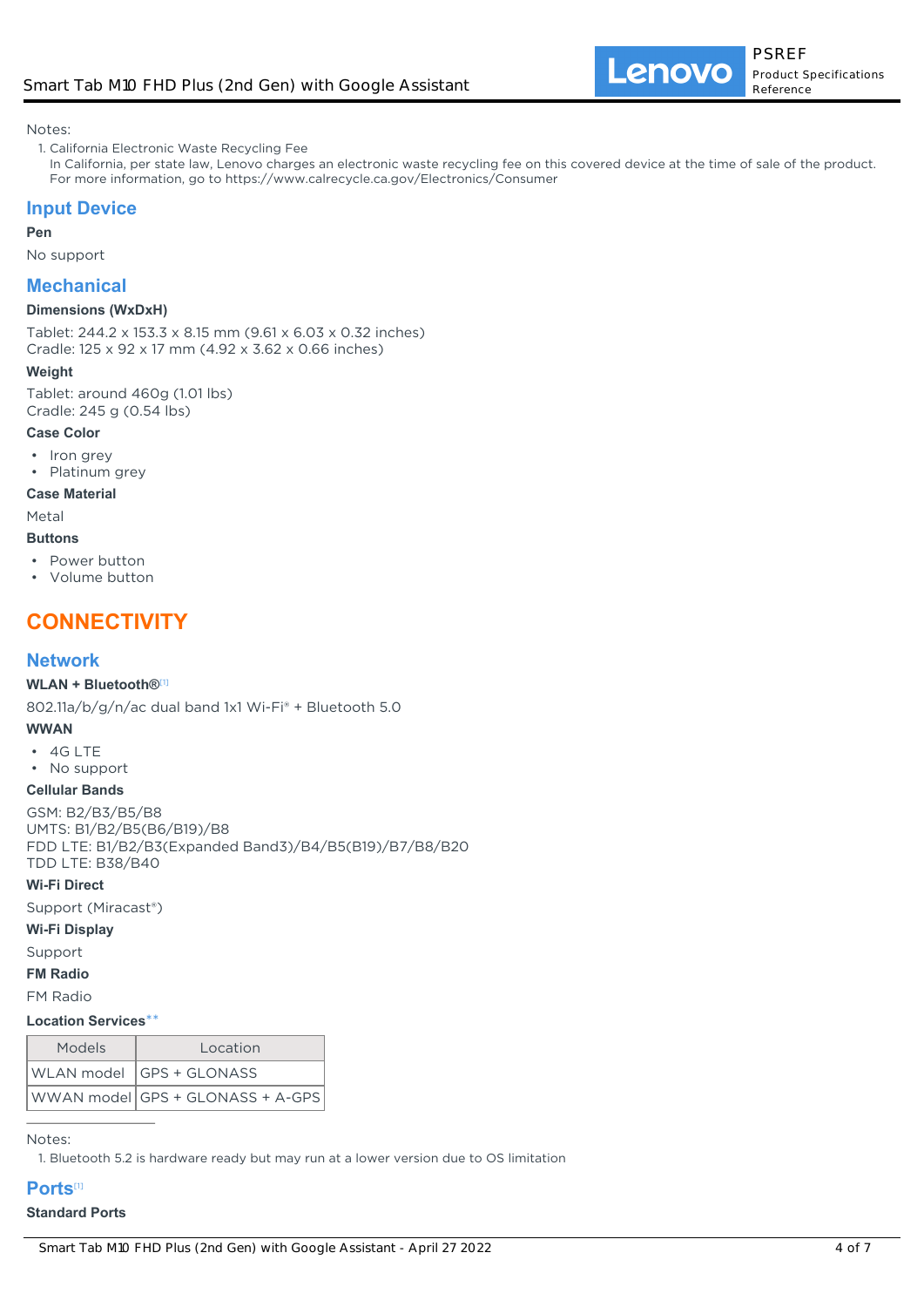- 1x USB-C 2.0 (support data transfer, OTG, and Power Delivery)
- 1x Headphone / microphone combo jack (3.5mm)
- 1x Pogo pin connector (2-point)

#### **Optional Ports**\*\*

- 1x Nano-SIM & microSD card slot (WWAN support models)
- 1x microSD card slot (WLAN model)

Notes:

1. The transfer speed of following ports will vary and, depending on many factors, such as the processing speed of the host device, file attributes and other factors related to system configuration and your operating environment, will be slower than theoretical speed. USB 2.0: 480 Mbit/s;

USB 3.2 Gen 1 (SuperSpeed USB 5Gbps, formerly USB 3.0 / USB 3.1 Gen 1): 5 Gbit/s;

- USB 3.2 Gen 2 (SuperSpeed USB 10Gbps, formerly USB 3.1 Gen 2): 10 Gbit/s;
- USB 3.2 Gen 2x2 (SuperSpeed USB 20Gbps): 20 Gbit/s;

Thunderbolt™ 3/4: 40 Gbit/s

# **SERVICE**

## **Warranty**

#### **Base Warranty**\*\* [1]

- 1-year carry-in service
- 1-year mail-in service
- 1-year depot service
- 2-year (1-yr battery) mail-in service
- 2-year (1-yr battery) depot service
- 2-year (2-yr battery) carry-in service
- 2-year (2-yr battery) depot or carry-in service
- 3-year (1-yr battery) depot service

Notes:

1. More information of warranty policy, please access https://pcsupport.lenovo.com/warranty

# **ENVIRONMENTAL**

## **Operating Environment**

#### **Temperature**

Operating: 0°C (32°F) to 40°C (104°F)

#### **Humidity**

Maximum humidity: 95%, 39°C (102.2°F)

#### **Altitude**

Maximum altitude (without pressurization): 3048 m (10,000 ft)

# **ACCESSORIES**

## **Bundled Accessories**

#### **Bundled Accessories**\*\*\*

- Cradle: Smart Charging Station (2-point Pogo-pin Charging Connector)
- Earphone
- None

# **SOFTWARE**

## **Preinstalled Software**

#### **Preinstalled Software**[1]

- Tips
- Netflix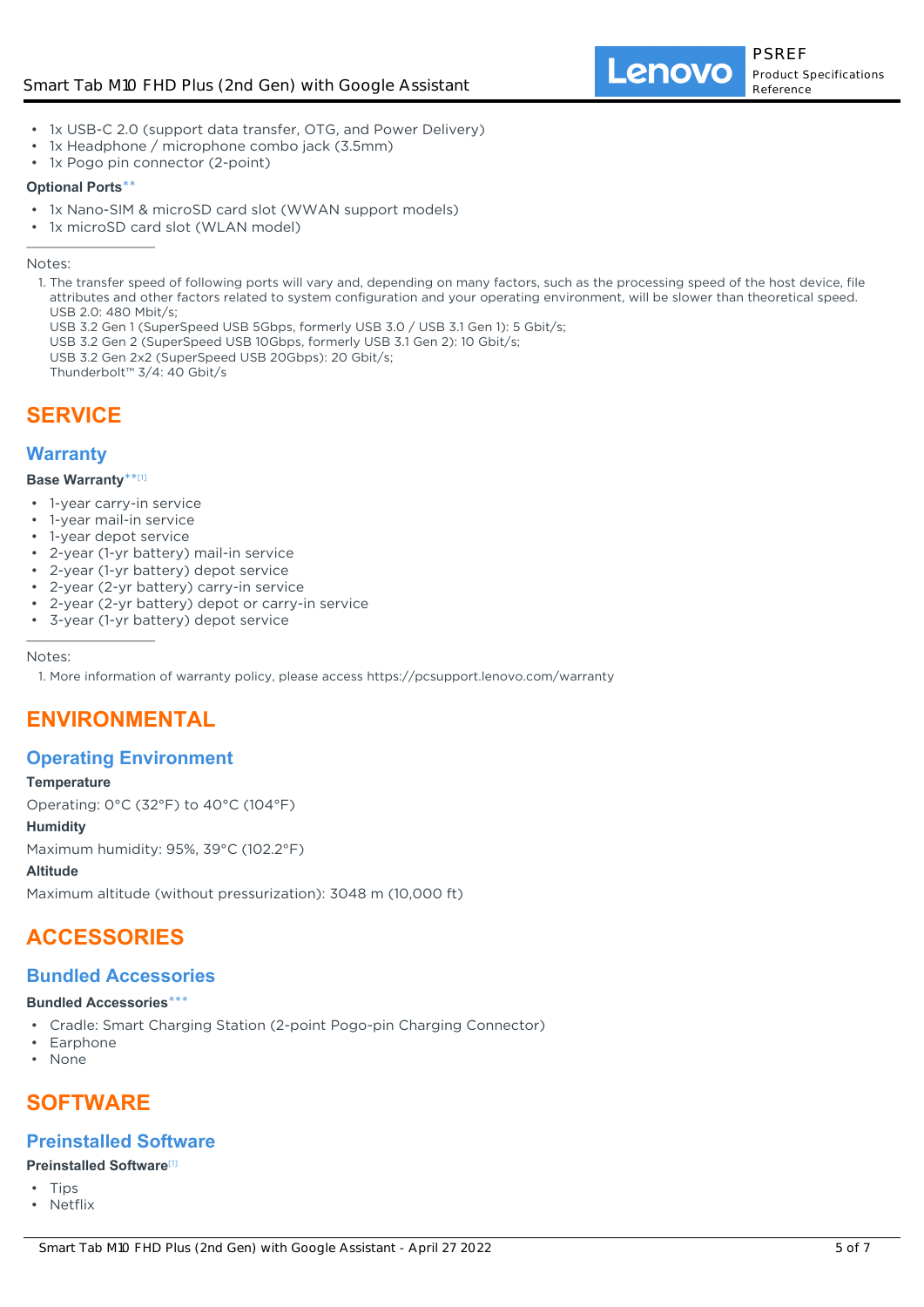- Google Photos
- Google Play
- Kids Mode
- Gmail
- Google
- Google Chrome
- Dolby Atmos

#### Notes:

1. Actual application availability varies by country/region.

# **CERTIFICATIONS**

## **Green Certifications**

#### **Green Certifications**

RoHS compliant

## **Other Certifications**

#### **Other Certifications**

TÜV Rheinland® Low Blue Light (Software Solution)

- Feature with \*\* means that only one offering listed under the feature is configured on selected models.
- Feature with \*\*\* means that one or more offerings listed under the feature could be configured on selected models.
- Lenovo reserves the right to change specifications or other product information without notice. Lenovo is not responsible for photographic or typographical errors. LENOVO PROVIDES THIS PUBLICATION "AS IS," WITHOUT WARRANTY OF ANY KIND, EITHER EXPRESS OR IMPLIED, INCLUDING THE IMPLIED WARRANTIES OF MERCHANTABILITY OR FITNESS FOR A PARTICULAR PURPOSE. Some jurisdictions do not allow disclaimer of express or implied warranties in certain transactions, therefore this disclaimer may not apply to you.
- The specifications on this page may not be available in all regions, and may be changed or updated without notice. •